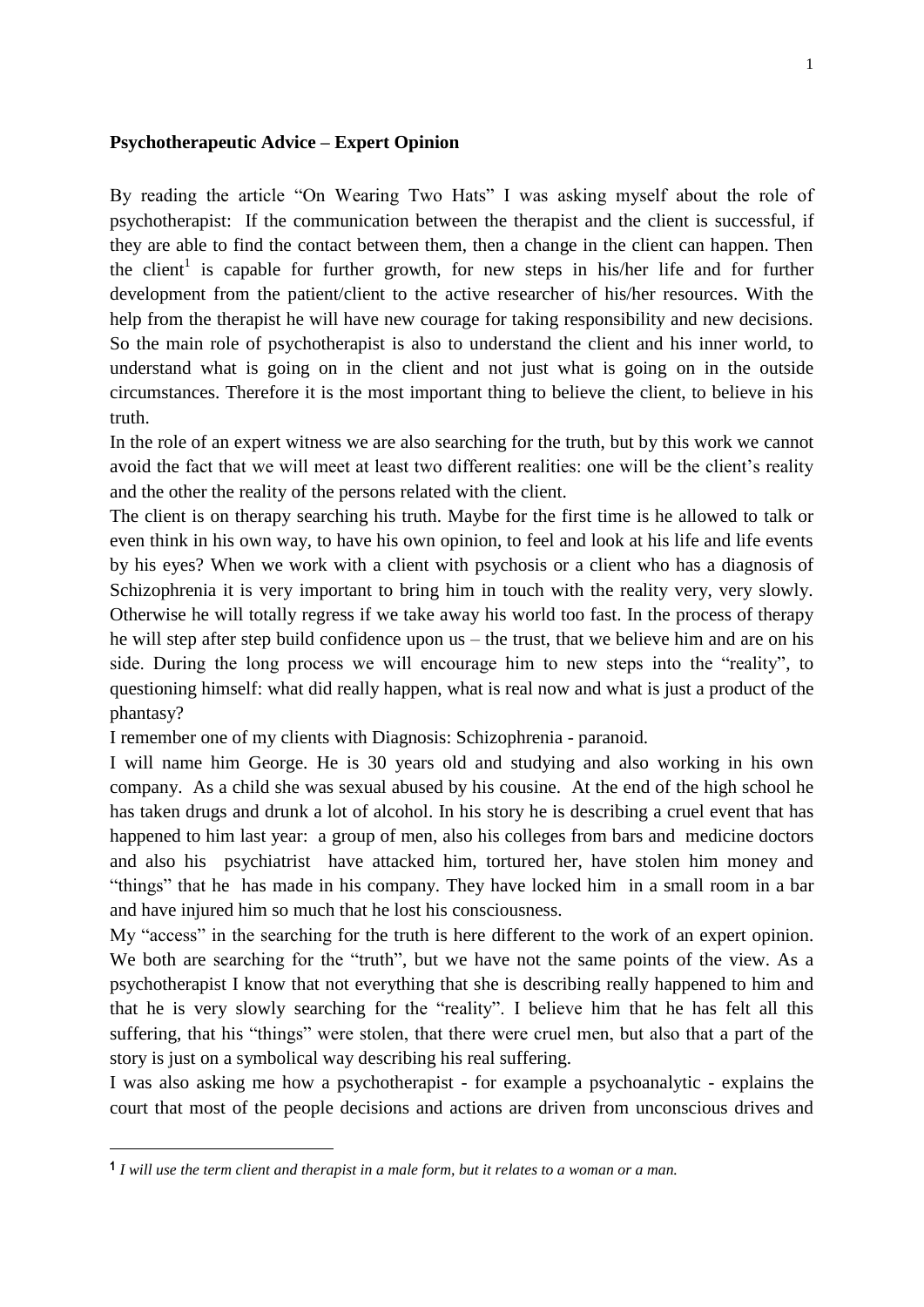that the people are not fully aware of them. We can also talk about two different worlds: one is the outside world, the circumstances, the client's family, the happenings... etc. The other side is the client's inside world: his feelings, the "insight" of the happenings, his point of view and his new point of view about the old happenings. The expert witness and the psychotherapist are searching for the answers why, what, how...etc. something happened, but from two different sides. The expert witness tries to make clear conclusions about the case and to make it understandable for the court, but the psychotherapist is working with the client in the way that the client understands for him unknown and unconscious and not yet understandable intentions.

How can the client fully trust the expert witness? Can he say everything? He should say everything what is important for the case. In psychotherapy we encourage the client to say everything – in psychoanalytic therapy – with the help of free associations. We try to send the client the message that we understand him and will not criticise him for anything. We try to make him clear that through his talking, thinking, feeling, expressing the feelings, also with the help with the silence, he is coming closer to himself, to the answers on his questions, which are making him suffering for a long time. But when a client is talking with the expert witness some questions are coming into his mind: *"Could the words that I say here be somehow used against me?"* Or: *"What is important for the examinee? What should I say?"* Or: *"Maybe is better that I don't say everything..."* When we are in the role of the psychotherapist we are not in the role of the judge.

The therapist is a special person, a "figure" for the client. The client projects into the therapist his feelings, thoughts and is experiencing him in a special way, mostly idealistic (for some part of the therapy). If the client sees the therapist in his "real" life, or litigating him with the judge or explaining the client's circumstances, happenings in a diagnostic way, he would lose his "object" of love. Also the anonymity of the therapist would fall.

If the therapist would search for too much information about the client's happenings, for example to ask detailed about others who were involved in his life situations, that would not be a therapy for the client any more (especially if we are working in a psychoanalytic way). Through this way of researching maybe the client could get a feeling that the therapist don't believe him what he is saying and that he is not the most important person in the therapy. Therefore I see also a difference in searching and achieving the information about the client and his behaviour - working as a therapist - or working as an expert witness. The "sources" for the answers are different. The therapist is searching in the "source" of the client: in his emotions, his believes, his feelings, his explaining...etc. The expert witness is using many different "sources" of the information that he needs: the opinions and believes from the client's family members, the social ground, from his working place, from the school, etc.

There is also a difference in a way of talking with the client: if we talk as a therapist or as an expert witness. The therapist is attentive to the dynamic that he observes behind the client's story, his words, silence and behaviour. The expert witness is in the first case searching for data, information, facts and is therefore mostly interested in asking questions.

The therapist should therefore be in the role to be a therapist for his client. The expert witness is also a therapist. But his role as an expert witness in this case is to be a witness – for the law. Our aim to work as a psychotherapist and as an expert witness is different. The stipulation that a psychotherapist (According to the guidelines for psychotherapeutic expert opinions of the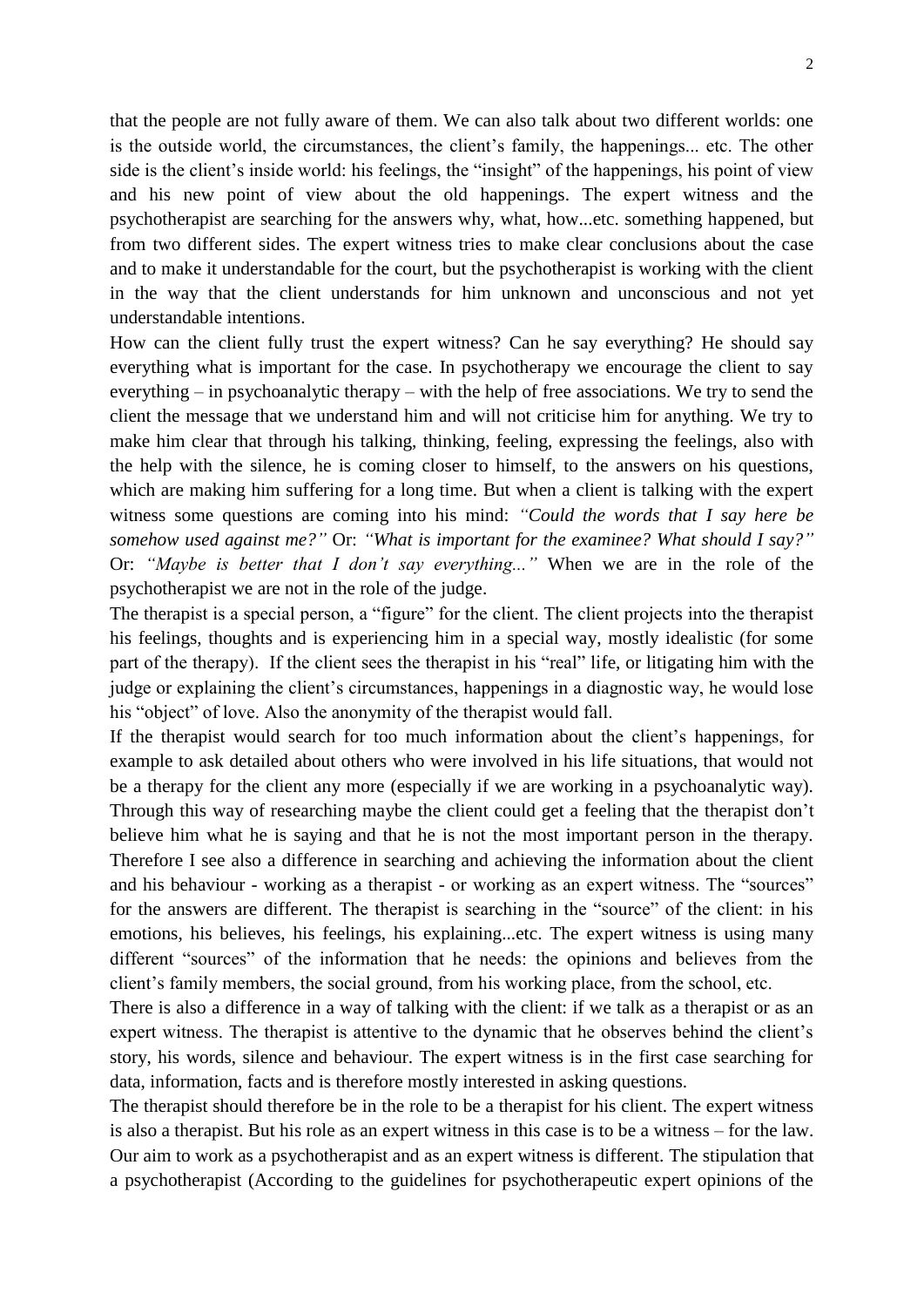Austrian Federal Ministry of Health 2002) is not allowed to be a client's expert witness makes sense. We can't be in these two roles at the same time for the same client.

Psychotherapeutic diagnosis is an expert opinion. Very important question for the expert witness is: "*What was the intention of the client for doing... something?"*

The years of punishment that the client will get depends on the answer to this question. The answer is connected with giving the diagnosis to the client. We have many different psychotherapeutic methods and modalities and each of them could give somehow different answer to this question. As psychotherapists we are searching for the deep understanding of the client's behaviour or in other words the understanding that is hidden deep under the obvious behaviour of the client. In such way are working psychoanalytic therapists. We are searching for the intensions and questions behind the intensions and questions, for the unclear and hidden motives that are not visible and seen on the first view. We are trying to understand what was under the mess of happening, activities, symptoms, what was "under" the spoken words and also under the unspoken ones. If we are in the role of therapist we can't be at the same time in the role of an "arbiter" or "judge". The client's words are the truth for us even if we sometimes know that not everything is true or in accordance with the reality known to us.

So in our written expertise we could have some problems to express us clearly und fully understandable for the court. The language of psychodynamic descriptions could be sometimes complicated, unclear, with using special psychoanalytic paraphrases. This could be a possible weakness of describing the psychoanalytic diagnosis in such way. But on the other hand an expert opinion should be written in a way that it is showing the specific method of treatment used for the client, for example the psychoanalytic way of treatment: to explain the circumstances that have brought the client to do something, to extend the understanding of the client's behaviour and to show him in larger point of view. But we should although use a simple language, not complicated sentences, descriptions... so that our written expert opinion will be clear for the court. If we are able to explain – sometimes very complicated psychodynamic that is going on in our client – in a not so complicated way, we could add something new light to the client's situation.

It is very important that we don't change the real facts. Maybe in this point is very difficult to understand and explain the client's intentions if the client had one or more psychotic episodes. For the psychotic patient the "real" world is the world that he is experiencing and feeling as real. We know that his "reality" is often a combination of the "real" real world and one or more traumatic experiences that he had. For the court we have to operate with the "real" real happenings and intentions. We have to write the expert opinion clear and to differentiate what is a fruit of client's phantasy and what is the reality. We have to avoid the specific jargon and make it understandable for the reader – and we have to be conclusive. Transparency is also very important – to write down the logical steps, the logical thoughts through which we have gone to come to the conclusion. If some steps are missing, the expertise can't be conclusive. So we should write down also our process, the way through which we have come to the result. I think that psychoanalytic method and therapists have in this point the advantages in comparison with other methods. Our way of thinking, researching and examining is very large and deep. The "philosophy" of psychoanalysis is very analytic, so our process of coming to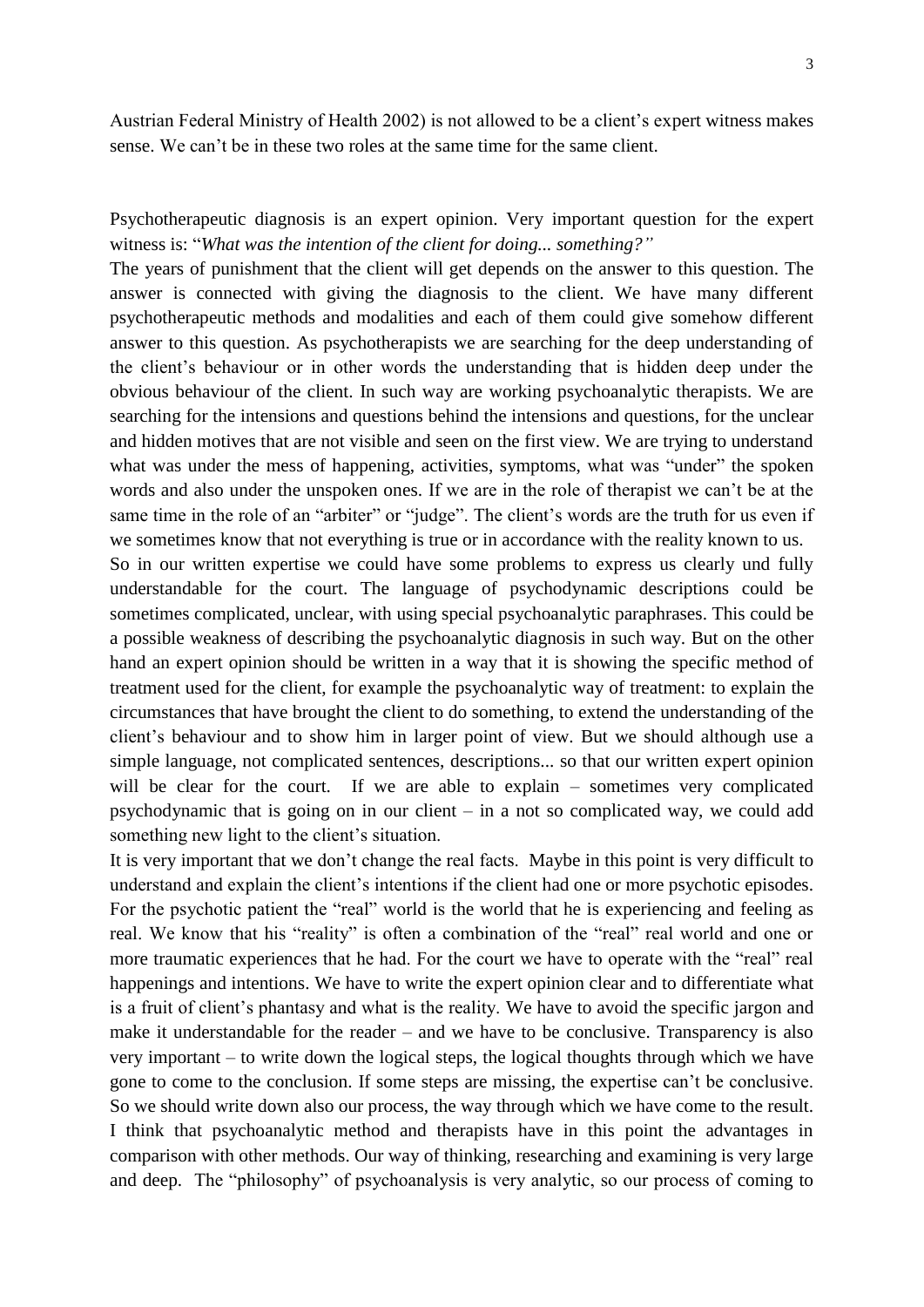the conclusiveness is well done. But on the other hand our way of describing the process coming to the answer could include some possible negative sides in itself if we are not clear enough.

In the expert opinion we describe our Psychotherapeutic method that we have used in the treatment and the diagnosis that we have given to the patient. But to give a diagnosis to a patient – in a psychoanalytic way – in a short version – this is quite a difficult task. It is important not to give a patient just a label or just put him in a drawer.

In his article about Psychoanalytic diagnosis is Avgust Ruhs (Ruhs in *.*Bartuska, Buchsbaumer, Mehta, Pawlowsky, Wiesnagrotzki, 2008:137-142) describing the psychodynamic and the structural way of giving diagnoses. The author refers also to Karl Menninger and his opinion about giving diagnoses, what he firmly held that *"Classifications always implied labelling and that labelling necessarily involved stigmatization."* (Menninger in Ruhs, 2008:141).

The psychoanalytic diagnosis is always given and written in a larger, descriptive way, including psychodynamic elements, the inner forces that are struggling within the patient. If we are in describing the diagnosis not clear enough, such way of description could be a possible weakness of our written expertise. But on the other hand, a written expertise by a experienced psychoanalytic which is showing the specific method used by taking the "anamnessis", reporting on the examinations and critical questioning the results in the analytic reflection – it is a well done work. Then the expertise is not generalized, but it is exactly describing the psychological state of the client, his emotions, and his personality structure.

In the article "The Ethics of Psychotherapy in Europe" is C. Joung describing nine general principles about ethics. When I was reading them I was asking myself what I can learn from them for my work as psychotherapist. Do I work in accordance with these principles?

As a psychotherapist I am responsible for my professional work, professional knowledge and also for my "capability for love" – for my clients. I am responsible for work within my professional skills, for doing the best for the client. But also the client is carrying his part of responsibility. For example: regular coming to the settings, being sincere, careful payment etc. My responsibility is also to set clear frames and boundaries in the client-patient therapeutic pact. I remember well the first meeting with one of my clients, where she said: "Oh, I am so glad that I have found you and that we can become friends." I explained her that unfortunately we will never become friends in a usually way of friendship, but that we will slowly built a special client-therapist relationship.

During my years of study, practical work in many different social institutions, psychiatric hospital, mental health centres etc., I am becoming more and more competent for my work as psychotherapist through this long process of studying, learning, observing elder and more experienced therapists at their work, working under supervision and going through the process of my own therapy. I am also responsible for my physical health – to be able to work in this challenging professional work.

I also think that psychotherapists should fulfil high moral and ethical standards. But does every psychotherapist have consciousness about this?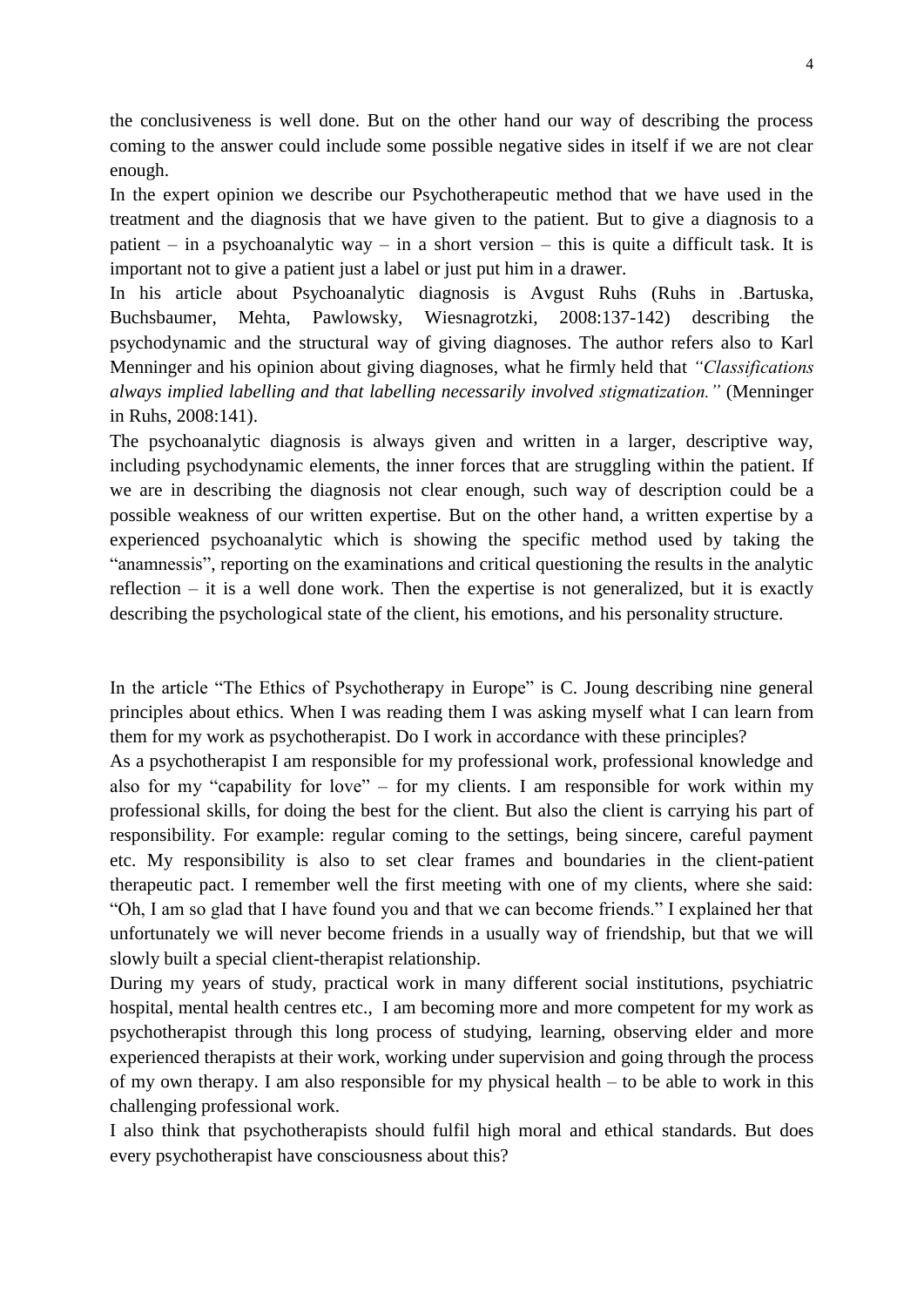When I was reading the eighth principle - Assessment techniques - I mostly stopped at these sentences: *"Respect the client's right to know the results the interpretations made and the*  bases for their conclusions and recommendations. Respect the right of clients to have full *explanations of the nature and purpose of the techniques, in language the clients can understand, unless an explicit exception to this right has been agreed upon in advance."*(Young, 2005:71).

I understand the term "assessment techniques" in a broader way as they were described in this article. These techniques can include also therapeutic techniques (used in the therapeutic session) which distinguish one psychotherapeutic modality to another and differ from one psychotherapist to another psychotherapist. I agree that the client has the right to know what we are doing as psychotherapist in the therapy: what techniques are we using, how does our professional work look like, what do we expect from a client and what are his responsibilities and rights. For example in a psychoanalytically work with clients (after the taken "anamnessis" with the help of a questionnaire) we dedicate at least one hour for making the client-therapist therapeutically pact. We explain the principle about free associations, the work with dreams, the silences and difficulties that he could feel sometimes etc. But we also explain that we will not be in role as a counsellor or adviser in his problems but that we encourage him for critical talk and for making decision about his life. So we open and clearly talk about his expectations.

As psychotherapists (especially psychodynamic psychotherapists) we distinguish the "explicit focus" of the therapy from the "implicit - psychodynamic" one. In the "explicit focus" we set the therapeutic goals together with the client. The "implicit - psychodynamic" focus is the result of the diagnostic process, it is our central working tool and we don't explain it to the client. So we also have our phantasy, hypothesis, diagnosis and expectations about the end of the therapy, about which we never talk with the client.

We could also look from another viewpoint on the ethical aspects of psychotherapeutic assessment techniques. Are maybe some therapeutic techniques, questions and psychological tests unethical? But what is for example an unethically question - If we understand ethics as a value system or as a philosophical scientific discipline?

A question – in a psychotherapeutically setting - is a "tool" which we use in our work. Interpretations and hypothesis are also tools. The ethics by using these sorts of "tools" is similar to the ethics by using also other "tools" and "means" in our life. The most important is our respectfully relation to the client and the aim of using the "tools" for the clients welfare. Albert Schweizer said: *"Ethics is the living relation to the living life."*

*Mateja Hajšek BA pth.*

*Maribor, August 2010*